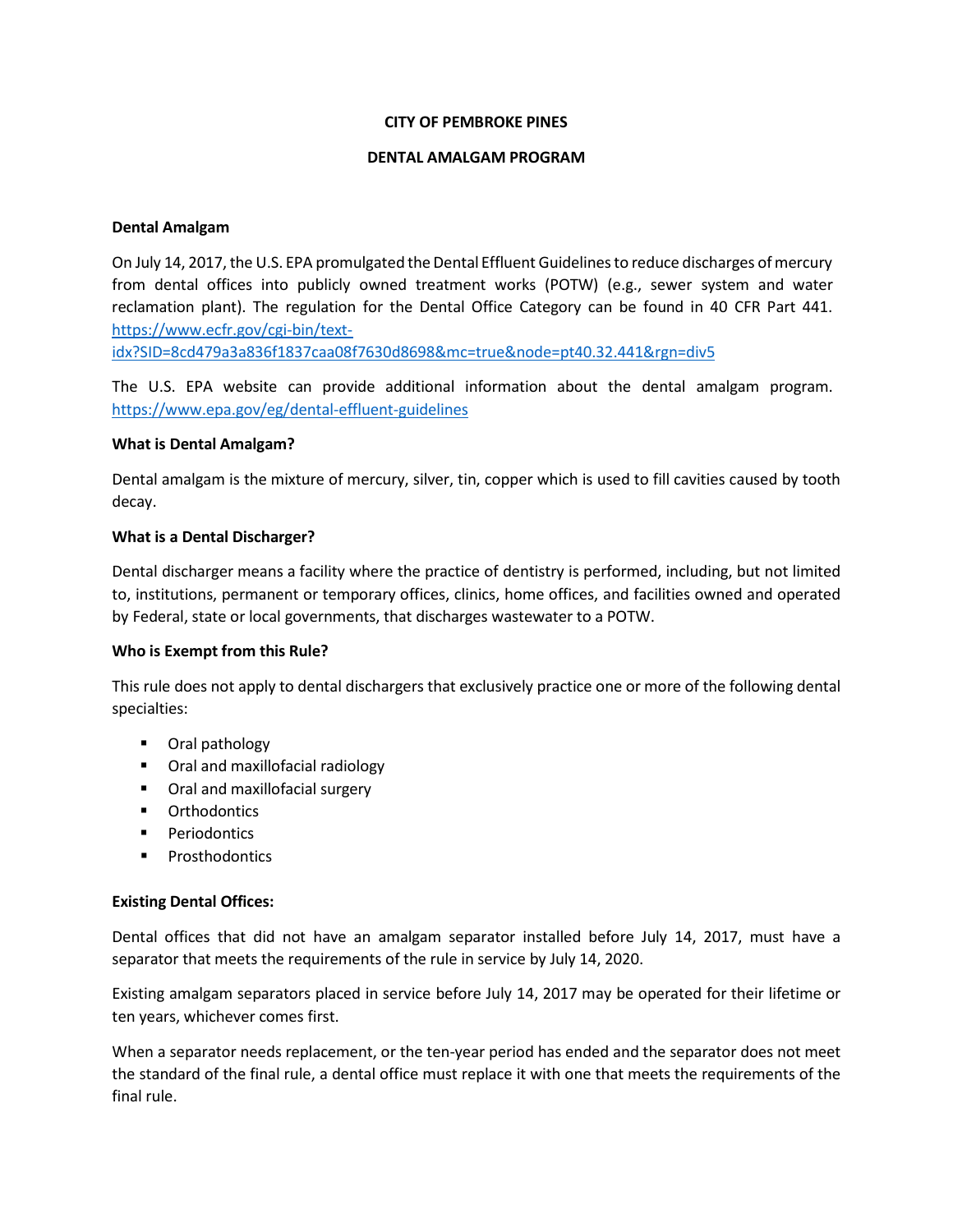## **New Dental Offices**

The compliance date for new dental offices ("new sources") isthe effective date of the rule: July 14, 2017.

### **Best Management Practices**

Dental dischargers regulated under the Dental Amalgam Rule must implement the following EPA Best Management Practices:

Waste amalgam including, but not limited to, dental amalgam from chair-side traps, screens, vacuum pump filters, dental tools, cuspidors, or collection devices, must not be discharged to a POTW (e.g., municipal sewage system).

Dental unit water lines, chair-side traps, and vacuum lines that discharge amalgam process wastewater to a publicly owned treatment works (e.g., municipal sewage system) must not be cleaned with oxidizing or acidic cleaners, including but not limited to bleach, chlorine, iodine and peroxide that have a pH lower than 6 or greater than 8 (i.e. cleaners that may increase the dissolution of mercury).

#### **Reporting Requirements**

Existing and new sources must submit the appropriate One-Time Compliance Report to the City of Pembroke Pines Environmental Services Department. New sources must submit the completed One-Time Compliance form within 90 days following the introduction of wastewater to the POTW. For existing sources, the One-Time Compliance Report Form must be submitted **no later than October 12, 2020**, or 90 days after a transfer of ownership.

\*\* If your dental facility is one that is NOT exempted from the rule and does place or remove dental *amalgam, follow this link: Dental Dischargers with Amalgam Process Wastewater one-time compliance report.*

## **Emergency Amalgam Placement/Removal Standards**

Dental dischargers that place or remove amalgam in limited emergency or unplanned, unanticipated circumstances are not required to install amalgam separators or follow the EPA Best Management Practices. The completed One-Time Compliance Report Form must be submitted no later than October 12, 2020, or 90 days after a transfer of ownership.

\*\* If your dental facility is one that is NOT exempted from the rule and does not place or remove dental *amalgam at all or except in limited emergency or unplanned circumstances, follow this link: Dental Dischargers without Amalgam Process Wastewater one-time compliance report (insert link to www.ppines.com website once uploaded)*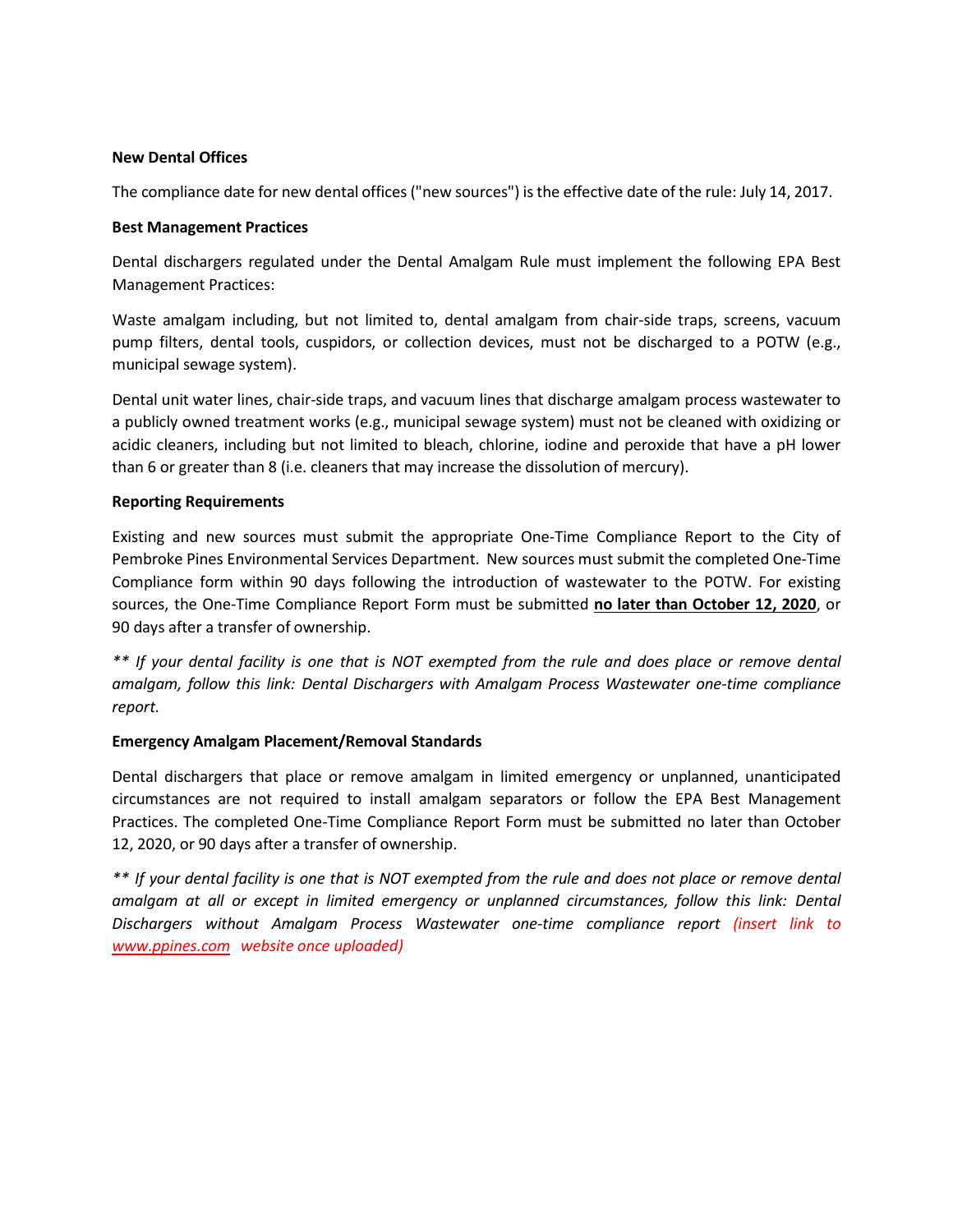# **Frequently Asked Questions for Control Authorities on the Dental Rule (40 CFR Part 441)**

# **1. Does the dental office category rule apply to dental facilities that discharge to publicly owned treatment works (POTWs) (e.g., municipal sewage system) that have a dental amalgam reduction program?**

Yes. The federal rule applies to dental dischargers irrespective of any state or local dental amalgam reduction program.

## **2. Is a dental discharger considered an "industrial user"?**

Yes. An "industrial user" is a nondomestic source of indirect discharge into a POTW. Dental dischargers are therefore considered industrial users under the general pretreatment regulations in 40 CFR part 403; see: [https://www.federalregister.gov/d/2017-12338/p-110.](https://www.federalregister.gov/d/2017-12338/p-110) This rule does not alter that status. However, this rule established that dental dischargers are **not** significant industrial users (SIUs) or categorical industrial users (CIUs) as defined in 40 CFR part 403 unless designated as such by the control authority.

## **3. Are control authorities required to identify all dental dischargers?**

Because dental dischargers are industrial users as explained in question two, the requirements in 40 CFR §403 and §122, which pertain to control authority identification and oversight of all industrial users, continue to apply. Because dental dischargers are generally neither SIUs nor CIUs per 40 CFR [§441.10\(b\),](https://www.federalregister.gov/d/2017-12338/p-265) they are not required, under 40 CFR §403, to be individually identified in the POTW's annual report or National Pollutant Discharge Elimination System (NPDES) permit application, unless otherwise required under state or local authorities.

# **4. As a control authority, what are my oversight and enforcement responsibilities regarding dental dischargers?**

As noted in section VI.D.4 of the [Preamble](https://www.federalregister.gov/d/2017-12338/p-163) to this rule, "Control Authorities have discretion under the final rule to determine the appropriate manner of oversight, compliance assistance, and enforcement." (82 FR 27164). However, while dental dischargers are not CIUs or SIUs, they continue to be industrial users (IUs) – defined broadly at 40 CFR §403.3 as a "source of Indirect Discharge." 40 CFR §403.8(f) directs POTWs to establish procedures and standards to identify all IUs, including dental dischargers, to ensure compliance with the general and specific prohibitions in order to protect against pass through and interference. Control authorities, however, have discretion and flexibility on what those requirements should be for dental dischargers. As a POTW's procedures are tailored to the capacity and capability of each POTW, as well as the NPDES permit requirements for the individual receiving water body, they will be different for each control authority. Refer to your program's procedures and NPDES permit conditions to understand your requirements as they relate to industrial users. If necessary, control authorities have the option to modify their program to adapt their otherwise applicable procedures to dental dischargers. In some circumstances, this may be considered a substantial modification, which has special requirements described in 40 CFR §403.18. Control authorities may work with their approval authority for assistance with questions on handling specific oversight, enforcement or program modification questions.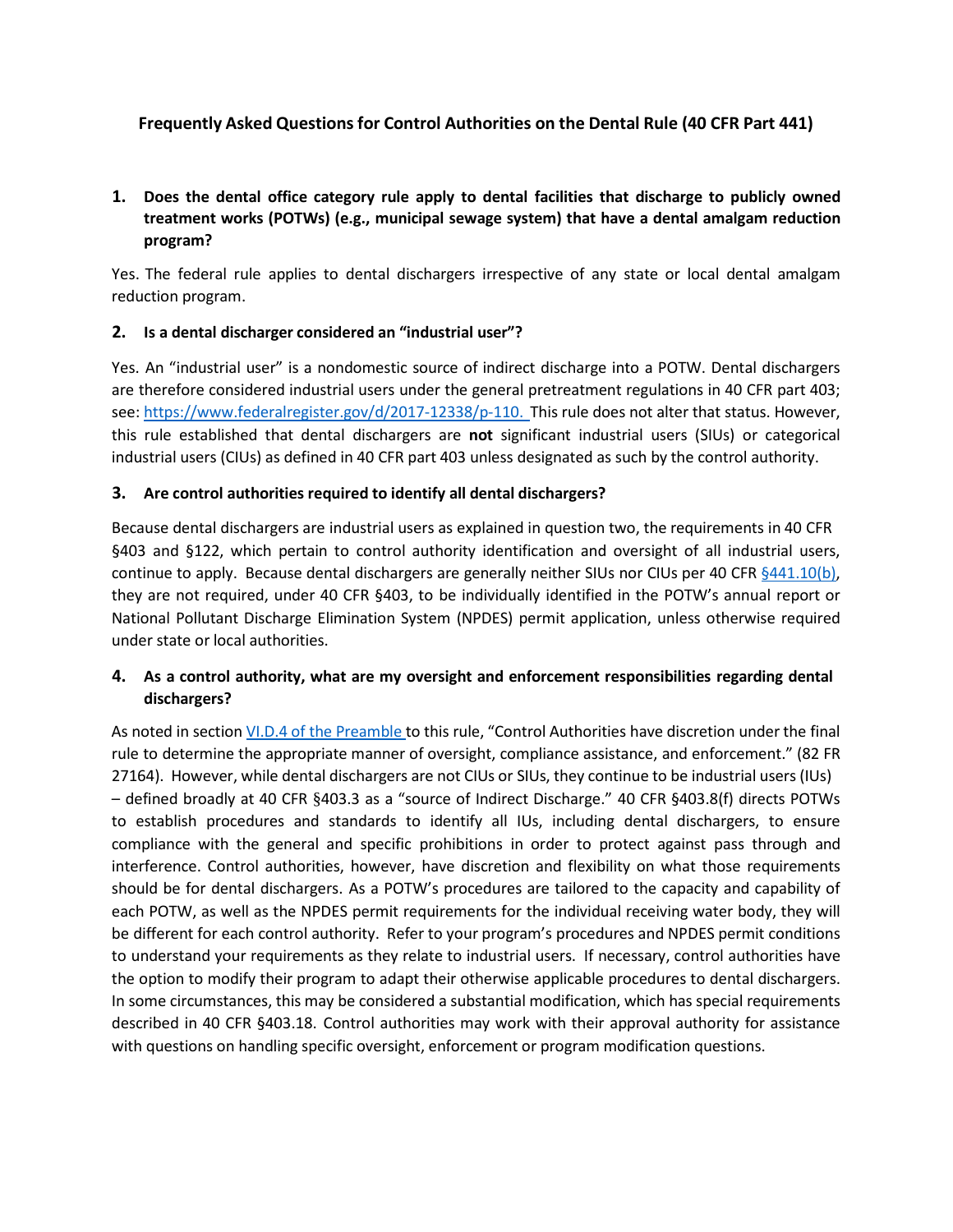# **5. What are the recordkeeping requirements for the dental office category rule for a control authority?**

The rule does not impose additional recordkeeping requirements on a control authority. See the recordkeeping requirements for a control authority found in 40 CFR §403.12(o).

# **6. Does a dental discharger that places or removes amalgam and submitted a one-time compliance report need to submit another one-time compliance report if there are changes to the information provided on the report (e.g., I replace my amalgam separator or change the total number of chairs in my facility)?**

No. If, however, a dental discharger transfers ownership of the facility, the new owner must submit a new one-time compliance report. In addition, if a dental discharger submits a one-time compliance report under [40](https://www.federalregister.gov/d/2017-12338/p-313) CFR  $\S 441.50(a)(3)(i)$  certifying that the dental discharger does not place or remove dental amalgam except in limited circumstances but the dental discharger changes the practice such that the certification is no longer accurate, a new one-time compliance report should be submitted that includes the information required for dental dischargers subject to the standards of Part 441 (see 40 [CFR](https://www.federalregister.gov/d/2017-12338/p-313) [§441.50\(a\)\(3\)\(ii\)\).](https://www.federalregister.gov/d/2017-12338/p-313)

## **7. Can control authorities modify the language in the sample one-time compliance report that EPA posted?**

Yes. The sample form for the one-time compliance report developed by EPA contains the minimum information that dental facilities must submit in a one-time compliance report to comply with §441.50. Control authorities may request additional information on their one-time compliance report in accordance with the provisions of their pretreatment program's legal authority, or in accordance with any related state or local laws. EPA recommends that control authorities cite the authority under which they are requesting this additional information, should they choose to do so. A sample one-time compliance report is available for download on EPA's website here: [https://www.epa.gov/eg/dental-effluent](https://www.epa.gov/eg/dental-effluent-guidelines)[guidelines](https://www.epa.gov/eg/dental-effluent-guidelines) [.](https://www.epa.gov/eg/dental-effluent-guidelines)

# **8. Does the 2015 NPDES Electronic Reporting Rule (40 CFR Part 127) require dentists to electronically submit their one-time compliance reports?**

No. The 2015 NPDES Electronic Reporting Rule ("NPDES eRule") does not require electronic submission of the one-time compliance report because it is not listed in Table 1 of Appendix A of the NPDES eRule (40 CFR §127).

# **9. Can a control authority set up an electronic reporting system to collect the one-time compliance reports?**

The dental office category rule does not preclude control authorities from collecting their reports electronically. Note: If a control authority establishes an electronic reporting system, it must be CROMERRcompliant (Cross-Media Electronic Reporting Rule, 40 CFR §3).